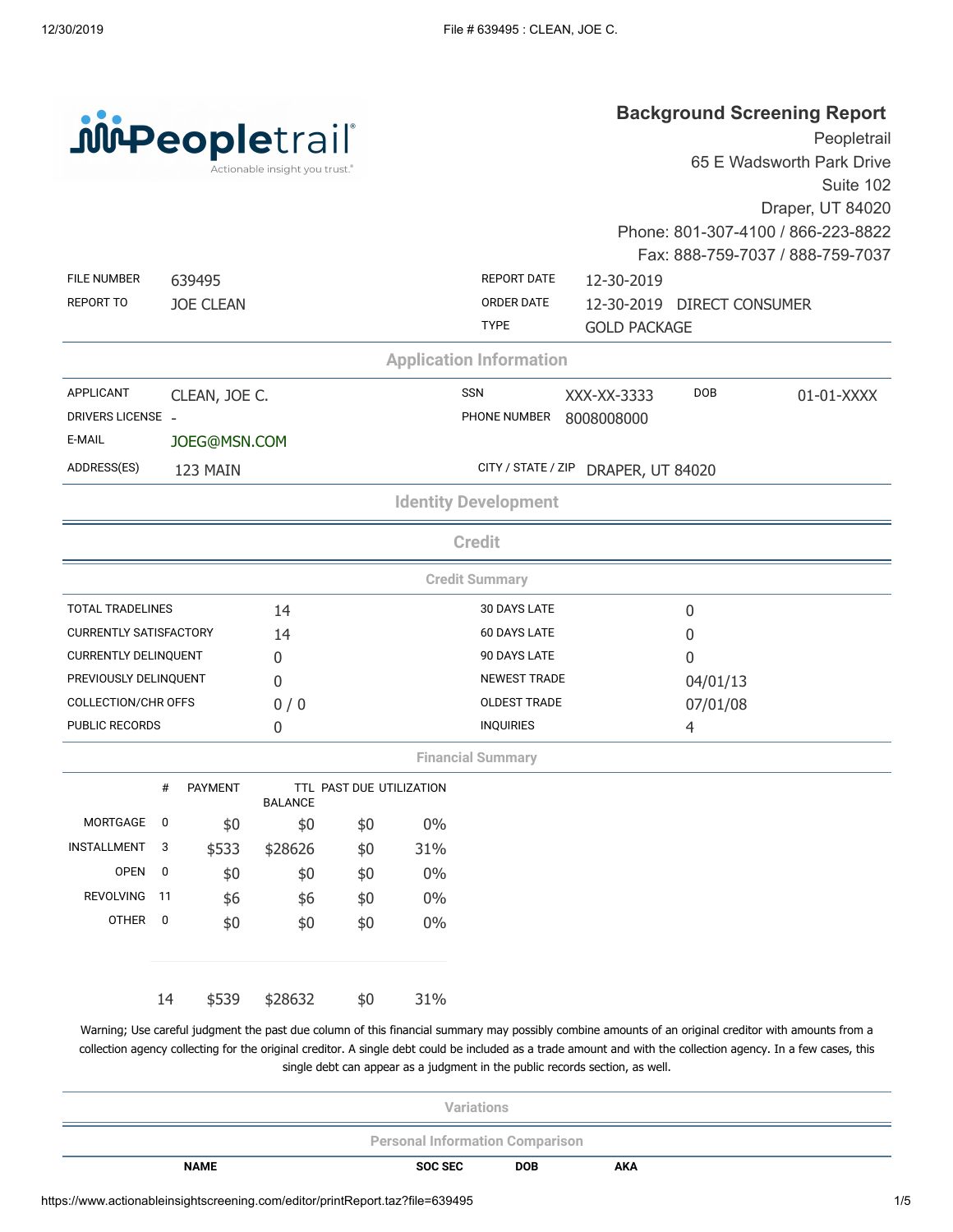| 12/30/2019 |
|------------|
|            |

| 12/30/2019                                                                                                                                                                                                                                                                                                                              |              |                                          |                                                                                                                |                              |                                              | File # 639495 : CLEAN, JOE C.      |                                 |                                 |                       |                       |                                                 |  |
|-----------------------------------------------------------------------------------------------------------------------------------------------------------------------------------------------------------------------------------------------------------------------------------------------------------------------------------------|--------------|------------------------------------------|----------------------------------------------------------------------------------------------------------------|------------------------------|----------------------------------------------|------------------------------------|---------------------------------|---------------------------------|-----------------------|-----------------------|-------------------------------------------------|--|
| APPLICANT<br>TU                                                                                                                                                                                                                                                                                                                         | CLEAN, JOE C | KLEEN, JOSEPH B                          |                                                                                                                | <b>MATCH</b><br><b>MATCH</b> |                                              | XXX-XX-3333 01/01/XXXX<br>06/01/XX | KLEEN, JOEY, B<br>DOB: 06/06/76 |                                 | <b>JOSEPH B KLEEN</b> |                       |                                                 |  |
|                                                                                                                                                                                                                                                                                                                                         |              |                                          |                                                                                                                |                              | <b>Address Comparison</b>                    |                                    |                                 |                                 |                       |                       |                                                 |  |
| APPLICANT<br><b>APPLICANT</b>                                                                                                                                                                                                                                                                                                           | TU<br>TU     | <b>ADDRESS</b>                           | 2600 N 120TH CIR DOUGLAS, NE 68120<br>2600 N 120TH CIR, OMAHA, NE 68120<br>7144 S JAMACHA RD, IBERIA, MO 65486 |                              |                                              |                                    |                                 |                                 |                       |                       | <b>REPORTED</b><br>04/25/13<br>201907<br>201812 |  |
|                                                                                                                                                                                                                                                                                                                                         |              |                                          |                                                                                                                |                              | <b>Employment Comparison</b>                 |                                    |                                 |                                 |                       |                       |                                                 |  |
|                                                                                                                                                                                                                                                                                                                                         |              | <b>COMPANY</b>                           |                                                                                                                |                              |                                              | <b>POSITION</b>                    |                                 |                                 |                       |                       | <b>REPORTED</b>                                 |  |
| <b>APPLICANT</b>                                                                                                                                                                                                                                                                                                                        |              |                                          | TU FLETCHER MOTORCARS                                                                                          |                              |                                              | <b>CAR SALES</b>                   |                                 |                                 |                       |                       |                                                 |  |
|                                                                                                                                                                                                                                                                                                                                         |              |                                          |                                                                                                                |                              | <b>Credit Bureau Report</b><br><b>Scores</b> |                                    |                                 |                                 |                       |                       |                                                 |  |
| 741 - TRANSUNION/FICO CLASSIC (98)<br>LENGTH OF TIME ACCOUNTS HAVE BEEN ESTABLISHED (CODE 014)<br>LENGTH OF TIME REVOLVING ACCOUNTS HAVE BEEN ESTABLISHED (CODE 012)<br>TOO MANY INQUIRIES LAST 12 MONTHS (CODE 008)<br>TIME SINCE MOST RECENT ACCOUNT OPENING IS TOO SHORT (CODE 030)<br>INQUIRIES IMPACTED THE CREDIT SCORE (CODE FA) |              |                                          |                                                                                                                |                              | <b>JOSEPH KLEEN</b>                          | XXX-XX-3333                        |                                 |                                 |                       |                       |                                                 |  |
|                                                                                                                                                                                                                                                                                                                                         |              |                                          |                                                                                                                |                              | <b>Credit History</b>                        |                                    |                                 |                                 |                       |                       |                                                 |  |
| <b>CREDITOR</b>                                                                                                                                                                                                                                                                                                                         |              | <b>OPENING</b><br><b>DATE</b>            | <b>REPORTED</b><br><b>DATE</b>                                                                                 | <b>HIGH</b>                  | <b>BALANCE</b>                               | <b>PAST DUE</b>                    |                                 | <b>TIMES</b><br><b>PAST DUE</b> | <b>HISTORICAL</b>     | <b>TYPE</b>           | <b>PRESENT</b>                                  |  |
|                                                                                                                                                                                                                                                                                                                                         |              | <b>MONTHS</b><br><b>REVIEWED</b>         | <b>DLA</b>                                                                                                     | <b>CREDIT</b>                |                                              | <b>AMOUNT</b>                      |                                 |                                 | 30 60 90+             | <b>TERMS</b>          | <b>STATUS</b>                                   |  |
| <b>USAA FED SVG</b>                                                                                                                                                                                                                                                                                                                     |              | 07/01/12<br>08                           | 03/01/13<br>201907                                                                                             |                              | \$31206 \$28626                              | \$0                                | $\mathbf 0$                     | $\mathbf 0$                     | $\overline{0}$        | <b>AUTO</b><br>\$533  | <b>AS AGREED</b>                                |  |
|                                                                                                                                                                                                                                                                                                                                         |              |                                          | <b>Remarks: COLLATERAL: 2005 TOYOTA 4RUNNER</b>                                                                |                              |                                              |                                    |                                 |                                 |                       |                       |                                                 |  |
| <b>CHASE</b>                                                                                                                                                                                                                                                                                                                            |              | 09/01/12<br>05                           | 03/01/13<br>201907                                                                                             | \$4000                       | \$6                                          | \$0                                | $\mathbf 0$                     | $\mathbf 0$                     | $\overline{0}$        | <b>REV</b><br>MIN \$6 | <b>AS AGREED</b>                                |  |
| ASSOC/CITI                                                                                                                                                                                                                                                                                                                              |              | 07/01/08<br>48                           | 03/01/13<br>201907                                                                                             | \$1800                       | \$0                                          | \$0                                | 0                               | $\pmb{0}$                       | $\mathbf 0$           | <b>REV</b><br>\$0     | AS AGREED                                       |  |
| <b>BEALLS</b>                                                                                                                                                                                                                                                                                                                           |              | 11/01/12<br>01                           | 11/01/12<br>201906                                                                                             | \$1000                       | \$0                                          | \$0                                | $\boldsymbol{0}$                | $\pmb{0}$                       | $\pmb{0}$             | <b>REV</b><br>\$0     | <b>AS AGREED</b>                                |  |
| <b>CATO</b>                                                                                                                                                                                                                                                                                                                             |              | 04/01/09<br>28<br><b>Remarks: CLOSED</b> | 10/01/11<br>201905                                                                                             | \$200                        | \$0                                          | \$0                                | $\boldsymbol{0}$                | $\boldsymbol{0}$                | $\overline{0}$        | <b>REV</b><br>\$0     | <b>AS AGREED</b>                                |  |
| <b>CITI</b>                                                                                                                                                                                                                                                                                                                             |              | 04/01/13                                 | 04/01/13                                                                                                       | \$2300                       | \$0                                          | \$0                                |                                 |                                 |                       | <b>REV</b><br>\$0     | <b>AS AGREED</b>                                |  |
| <b>DISCOVER FIN</b>                                                                                                                                                                                                                                                                                                                     |              | 05/01/10<br>34                           | 04/01/13                                                                                                       | \$7500                       | \$0                                          | \$0                                | $\boldsymbol{0}$                | $\mathbf 0$                     | $\pmb{0}$             | <b>REV</b><br>\$0     | AS AGREED                                       |  |
|                                                                                                                                                                                                                                                                                                                                         |              |                                          | <b>Remarks: ACCOUNT CLOSED BY CONSUMER</b>                                                                     |                              |                                              |                                    |                                 |                                 |                       |                       |                                                 |  |
| GEMB/JCP                                                                                                                                                                                                                                                                                                                                |              | 01/01/10<br>38                           | 04/01/13<br>201905                                                                                             | \$500                        | \$0                                          | \$0                                | $\pmb{0}$                       | $\pmb{0}$                       | $\pmb{0}$             | <b>REV</b><br>\$0     | <b>AS AGREED</b>                                |  |
| GEMB/OLDNAVY                                                                                                                                                                                                                                                                                                                            |              | 02/01/12<br>14                           | 04/01/13<br>201905                                                                                             | \$1200                       | \$0                                          | \$0                                | $\boldsymbol{0}$                | $\boldsymbol{0}$                | $\overline{0}$        | <b>REV</b><br>\$0     | AS AGREED                                       |  |
| <b>HSBC/MCRAES</b>                                                                                                                                                                                                                                                                                                                      |              | 07/01/09<br>33                           | 02/01/13<br>201905                                                                                             | \$900                        | \$0                                          | \$0                                | $\boldsymbol{0}$                | $\boldsymbol{0}$                | $\overline{0}$        | <b>REV</b><br>\$0     | AS AGREED                                       |  |
| MBNA AMERICA                                                                                                                                                                                                                                                                                                                            |              | 04/01/13                                 | 04/01/13                                                                                                       | \$7500                       | \$0                                          | \$0                                |                                 |                                 |                       | <b>REV</b><br>\$0     | AS AGREED                                       |  |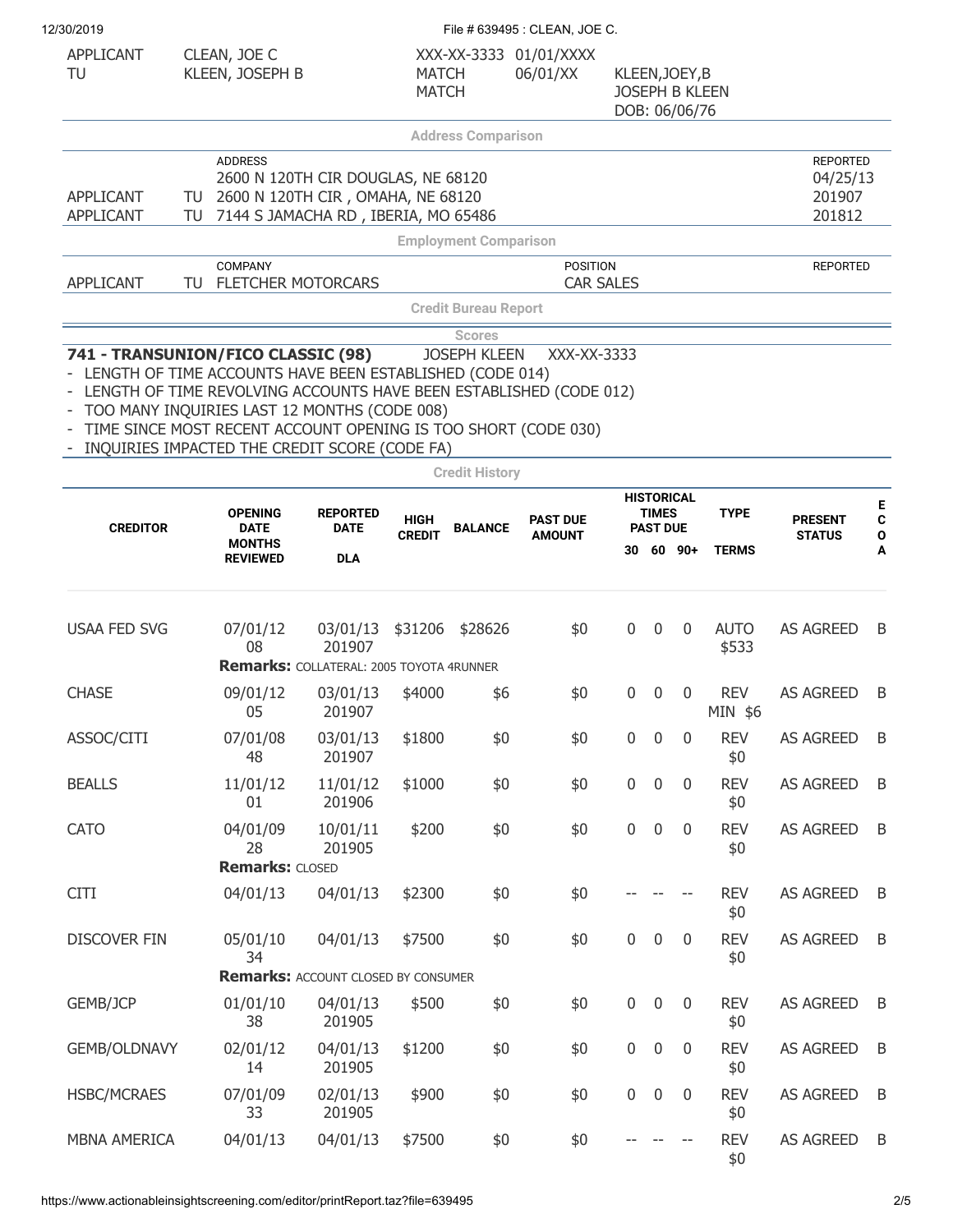| 12/30/2019                                                                                                                                    |                                                                                                       |                                                                   |                                 |                            | File # 639495 : CLEAN, JOE C.                                                |              |             |                |                       |                              |   |
|-----------------------------------------------------------------------------------------------------------------------------------------------|-------------------------------------------------------------------------------------------------------|-------------------------------------------------------------------|---------------------------------|----------------------------|------------------------------------------------------------------------------|--------------|-------------|----------------|-----------------------|------------------------------|---|
| <b>NBGL-MCRAES</b>                                                                                                                            | 07/01/09<br>09                                                                                        | 05/01/10<br>201905<br><b>Remarks: PURCHASED BY ANOTHER LENDER</b> | \$900                           | \$0                        | \$0                                                                          | $\mathbf{0}$ | $\mathbf 0$ | $\overline{0}$ | <b>REV</b><br>\$0     | <b>AS AGREED</b>             | B |
| <b>TOYOTA MTR</b>                                                                                                                             | 07/01/12<br>01<br><b>Remarks: CLOSED</b>                                                              | 08/01/12<br>201905                                                | \$30973                         | \$0                        | \$0                                                                          | $\mathbf 0$  | $\mathbf 0$ | $\overline{0}$ | <b>AUTO</b><br>72 \$0 | <b>AS AGREED</b>             | B |
| <b>VERIZON SW</b>                                                                                                                             | 09/01/12                                                                                              | 03/01/13<br>201905                                                | \$0                             | \$0                        | \$0                                                                          |              |             |                | <b>INST</b><br>\$0    | <b>AS AGREED</b>             | B |
|                                                                                                                                               |                                                                                                       | <b>Remarks: UTILITY COMPANY</b>                                   |                                 |                            |                                                                              |              |             |                |                       |                              |   |
|                                                                                                                                               | ECOA KEY: B = BORROWER; C = CO-BORROWER; S = SHARED; J = JOINT; U = UNDESIGNATED; A = AUTHORIZED USER |                                                                   |                                 |                            |                                                                              |              |             |                |                       |                              |   |
|                                                                                                                                               |                                                                                                       |                                                                   |                                 | <b>Public Records</b>      |                                                                              |              |             |                |                       |                              |   |
|                                                                                                                                               |                                                                                                       |                                                                   | NO PUBLIC RECORDS DEVELOPED     |                            |                                                                              |              |             |                |                       |                              |   |
|                                                                                                                                               |                                                                                                       |                                                                   |                                 | <b>Prior Inquiries</b>     |                                                                              |              |             |                |                       |                              |   |
| <b>CREDITOR</b><br><b>CHASE CREDIT</b>                                                                                                        |                                                                                                       | <b>INQUIRY TYPE</b><br><b>ALL</b>                                 | <b>DATE</b><br>04/20/19         |                            | <b>SRC</b><br>TU                                                             |              |             |                | KIND OF BUSINESS      | <b>ECOA</b>                  |   |
| <b>CITI</b>                                                                                                                                   |                                                                                                       | <b>ALL</b>                                                        | 03/15/19                        |                            | TU                                                                           |              |             |                |                       |                              |   |
| FIRST USA NA                                                                                                                                  |                                                                                                       | <b>ALL</b>                                                        | 09/22/18                        |                            | TU                                                                           |              |             |                |                       |                              |   |
| <b>CARLOCK TOYO</b>                                                                                                                           |                                                                                                       | <b>ALL</b>                                                        | 07/05/18                        |                            | TU                                                                           |              |             |                |                       |                              |   |
|                                                                                                                                               |                                                                                                       |                                                                   |                                 | <b>Repository Remarks</b>  |                                                                              |              |             |                |                       |                              |   |
|                                                                                                                                               |                                                                                                       |                                                                   | NO REPOSITORY REMARKS DEVELOPED |                            |                                                                              |              |             |                |                       |                              |   |
|                                                                                                                                               |                                                                                                       |                                                                   |                                 | <b>Source Information</b>  |                                                                              |              |             |                |                       |                              |   |
|                                                                                                                                               |                                                                                                       |                                                                   |                                 | <b>Creditors</b>           |                                                                              |              |             |                |                       |                              |   |
| <b>CREDITOR</b><br>ASSOC/CITI                                                                                                                 |                                                                                                       | SUB CODE<br>B 0282E001                                            | <b>ADDRESS</b>                  |                            | P O BOX 15687, WILMINGTON, DE 19850                                          |              |             |                |                       | <b>PHONE</b><br>800-533-5600 |   |
|                                                                                                                                               |                                                                                                       |                                                                   |                                 |                            | P O BOX 34216 8100 DENMARK RD,                                               |              |             |                |                       |                              |   |
| <b>CATO</b>                                                                                                                                   |                                                                                                       | D 0479N007                                                        |                                 |                            | CHARLOTTE, NC 28234                                                          |              |             |                |                       | 704-5567018                  |   |
| <b>CHASE CREDIT</b>                                                                                                                           |                                                                                                       | R 06482329                                                        |                                 |                            | 6350 LAUREL CANYON 4TH FLR SUITE 450,<br>NORTH HOLLYWOO, CA 91606            |              |             |                |                       | 818-7626262                  |   |
| <b>CITI</b>                                                                                                                                   |                                                                                                       | B 064DB002                                                        |                                 |                            | POB 6241, SIOUX FALLS, SD 57117                                              |              |             |                |                       | 800-8430777                  |   |
| DISCOVER FINANCIAL SERVI                                                                                                                      |                                                                                                       | B 09616003                                                        |                                 |                            | POB 15316, WILMINGTON, DE 19850                                              |              |             |                |                       |                              |   |
| <b>FUSA</b>                                                                                                                                   |                                                                                                       | B 00006675                                                        |                                 |                            | THREE CHRISTINA 201 N. WALNUT ST,<br>WILMINGTON, DE 19801                    |              |             |                |                       | 000-0000000                  |   |
| <b>MBNA AMERICA</b>                                                                                                                           |                                                                                                       | B 01597029                                                        |                                 |                            | POB 15026, WILMINGTON DE 19801                                               |              |             |                |                       |                              |   |
| <b>NBGL-MCRAES</b>                                                                                                                            |                                                                                                       | D 01429002                                                        |                                 |                            | P O BOX 10327, JACKSON, MS 39289                                             |              |             |                |                       | 601-9684293                  |   |
| <b>OLD NAVY</b>                                                                                                                               |                                                                                                       | C 0235058G                                                        |                                 |                            | P.O. BOX 29116, SHAWNEE MISSIO, KS 66201                                     |              |             |                |                       | 877-222-6868                 |   |
| <b>TOYOTA MTR</b><br><b>USAA FED SVG</b>                                                                                                      |                                                                                                       | Q 04176175<br>B 0100A001                                          |                                 |                            | 8550 UNITED PLAZA, BATON ROUGE, LA 70809<br>POB 47504, SAN ANTONIO, TX 78265 |              |             |                |                       | 504-9296600<br>210-4982265   |   |
|                                                                                                                                               |                                                                                                       |                                                                   |                                 | <b>Submission Results</b>  |                                                                              |              |             |                |                       |                              |   |
| <b>APPLICANT</b>                                                                                                                              | <b>BUREAU</b>                                                                                         | <b>DATE</b>                                                       |                                 |                            | <b>RESULT</b>                                                                |              |             |                |                       |                              |   |
| <b>APPLICANT</b>                                                                                                                              | <b>TRANSUNION</b>                                                                                     |                                                                   | 07/01/19 08:59:17 AM            |                            | <b>RECORD FOUND</b>                                                          |              |             |                |                       |                              |   |
|                                                                                                                                               |                                                                                                       |                                                                   |                                 | <b>Repository Referral</b> |                                                                              |              |             |                |                       |                              |   |
| <b>TransUnion Consumer Relations</b><br>www.transunion.com/myoptions<br>2 Baldwin Place<br>P.O. Box 1000<br>Chester, PA 19022<br>800-888-4213 |                                                                                                       |                                                                   |                                 |                            |                                                                              |              |             |                |                       |                              |   |
|                                                                                                                                               |                                                                                                       |                                                                   |                                 | <b>Comments</b>            |                                                                              |              |             |                |                       |                              |   |
|                                                                                                                                               |                                                                                                       |                                                                   |                                 |                            |                                                                              |              |             |                |                       |                              |   |
|                                                                                                                                               |                                                                                                       |                                                                   | *** End of Credit Report ***    |                            |                                                                              |              |             |                |                       |                              |   |
|                                                                                                                                               |                                                                                                       |                                                                   |                                 | Investigative              |                                                                              |              |             |                |                       |                              |   |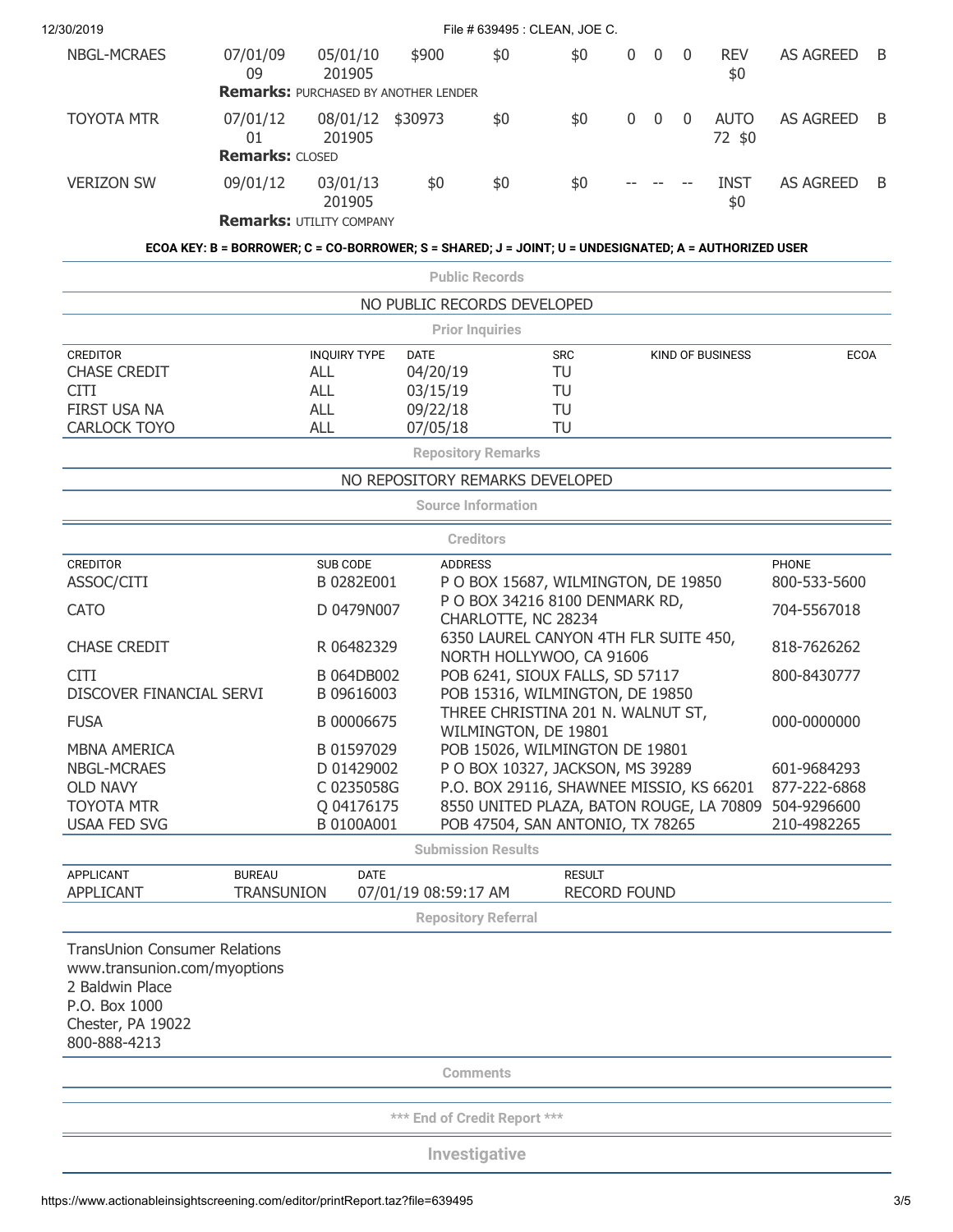|                            |                                                                        | <b>County Criminal Records Search</b>            |                                                                                                                                                                                                                                                                                                                                                                                                                                                                                                          |
|----------------------------|------------------------------------------------------------------------|--------------------------------------------------|----------------------------------------------------------------------------------------------------------------------------------------------------------------------------------------------------------------------------------------------------------------------------------------------------------------------------------------------------------------------------------------------------------------------------------------------------------------------------------------------------------|
| <b>RESULTS</b>             | <b>No Reportable Records Found</b>                                     |                                                  |                                                                                                                                                                                                                                                                                                                                                                                                                                                                                                          |
| <b>NAME SEARCHED</b>       | CLEAN, JOE C.                                                          | <b>SEARCH DATE</b>                               | 12-30-2019 2:16 PM MST                                                                                                                                                                                                                                                                                                                                                                                                                                                                                   |
| <b>DOB SEARCHED</b>        | $01-01-XXXX$                                                           | <b>SEARCH SCOPE</b>                              | 7 Years                                                                                                                                                                                                                                                                                                                                                                                                                                                                                                  |
| <b>JURISDICTION</b>        | <b>CA-LOS ANGELES</b>                                                  |                                                  |                                                                                                                                                                                                                                                                                                                                                                                                                                                                                                          |
| <b>RESULTS</b>             | <b>No Reportable Records Found</b>                                     |                                                  |                                                                                                                                                                                                                                                                                                                                                                                                                                                                                                          |
| NAME SEARCHED              | CLEAN, JOE C.                                                          | <b>SEARCH DATE</b>                               | 12-30-2019 2:16 PM MST                                                                                                                                                                                                                                                                                                                                                                                                                                                                                   |
| <b>DOB SEARCHED</b>        | 01-01-XXXX                                                             | <b>SEARCH SCOPE</b>                              | 7 Years                                                                                                                                                                                                                                                                                                                                                                                                                                                                                                  |
| <b>JURISDICTION</b>        | <b>UT-SALT LAKE</b>                                                    |                                                  |                                                                                                                                                                                                                                                                                                                                                                                                                                                                                                          |
| <b>RESULTS</b>             | <b>No Reportable Records Found</b>                                     |                                                  |                                                                                                                                                                                                                                                                                                                                                                                                                                                                                                          |
| <b>NAME SEARCHED</b>       | CLEAN, JOE C.                                                          | <b>SEARCH DATE</b>                               | 12-30-2019 2:16 PM MST                                                                                                                                                                                                                                                                                                                                                                                                                                                                                   |
| DOB SEARCHED               | 01-01-XXXX                                                             | <b>SEARCH SCOPE</b>                              | 7 Years                                                                                                                                                                                                                                                                                                                                                                                                                                                                                                  |
| <b>JURISDICTION</b>        | UT-UTAH                                                                |                                                  |                                                                                                                                                                                                                                                                                                                                                                                                                                                                                                          |
|                            |                                                                        | <b>Federal Criminal Records Search</b>           |                                                                                                                                                                                                                                                                                                                                                                                                                                                                                                          |
| <b>RESULTS</b>             | <b>No Reportable Records Found</b>                                     |                                                  |                                                                                                                                                                                                                                                                                                                                                                                                                                                                                                          |
| <b>NAME SEARCHED</b>       | CLEAN, JOE C.                                                          | <b>SEARCH DATE</b>                               | 12-30-2019 2:16 PM MST                                                                                                                                                                                                                                                                                                                                                                                                                                                                                   |
| <b>DOB SEARCHED</b>        | 01-01-XXXX                                                             | <b>SEARCH SCOPE</b>                              | 7 Years                                                                                                                                                                                                                                                                                                                                                                                                                                                                                                  |
| <b>JURISDICTION</b>        | <b>NATIONWIDE</b>                                                      |                                                  |                                                                                                                                                                                                                                                                                                                                                                                                                                                                                                          |
|                            | identifying information, may be warranted. Please call for assistance. |                                                  | CAUTION: Based on the information provided Peopletrail searched for public records in the sources referenced herein for<br>criminal history information as permitted by federal and state law. 'No Reportable Records Found' means that our<br>researchers could not locate a record that matched at least two personal identifiers (i.e., Name, SSN, Date of Birth,<br>Address) for the subject in that jurisdiction. Further investigation into additional jurisdictions, or utilization of additional |
|                            |                                                                        | <b>National Database Search (Alias Included)</b> |                                                                                                                                                                                                                                                                                                                                                                                                                                                                                                          |
| <b>RESULTS</b>             | <b>No Reportable Records Found</b>                                     |                                                  |                                                                                                                                                                                                                                                                                                                                                                                                                                                                                                          |
| NAME SEARCHED              | CLEAN, JOE C.                                                          | <b>SEARCH DATE</b>                               | 12-30-2019 2:16 PM MST                                                                                                                                                                                                                                                                                                                                                                                                                                                                                   |
| DOB SEARCHED               | 01-01-XXXX                                                             |                                                  |                                                                                                                                                                                                                                                                                                                                                                                                                                                                                                          |
| JURISDICTION               | <b>NATIONWIDE</b>                                                      |                                                  |                                                                                                                                                                                                                                                                                                                                                                                                                                                                                                          |
| NAME VARIATION(S) SEARCHED |                                                                        |                                                  |                                                                                                                                                                                                                                                                                                                                                                                                                                                                                                          |
|                            | KLEEN JOE; JOE KLEEN; KLEEN JOSEPH; JOSEPH KLEEN                       |                                                  |                                                                                                                                                                                                                                                                                                                                                                                                                                                                                                          |
|                            | JURISDICTION(S) SEARCHED                                               |                                                  |                                                                                                                                                                                                                                                                                                                                                                                                                                                                                                          |

The search you have selected is a search of our criminal database(s) and may not represent 100% coverage of all criminal records in all jurisdictions and/or sources. Coverage details available upon request.

SSN VALIDATION INFORMATION

Deceased:

No